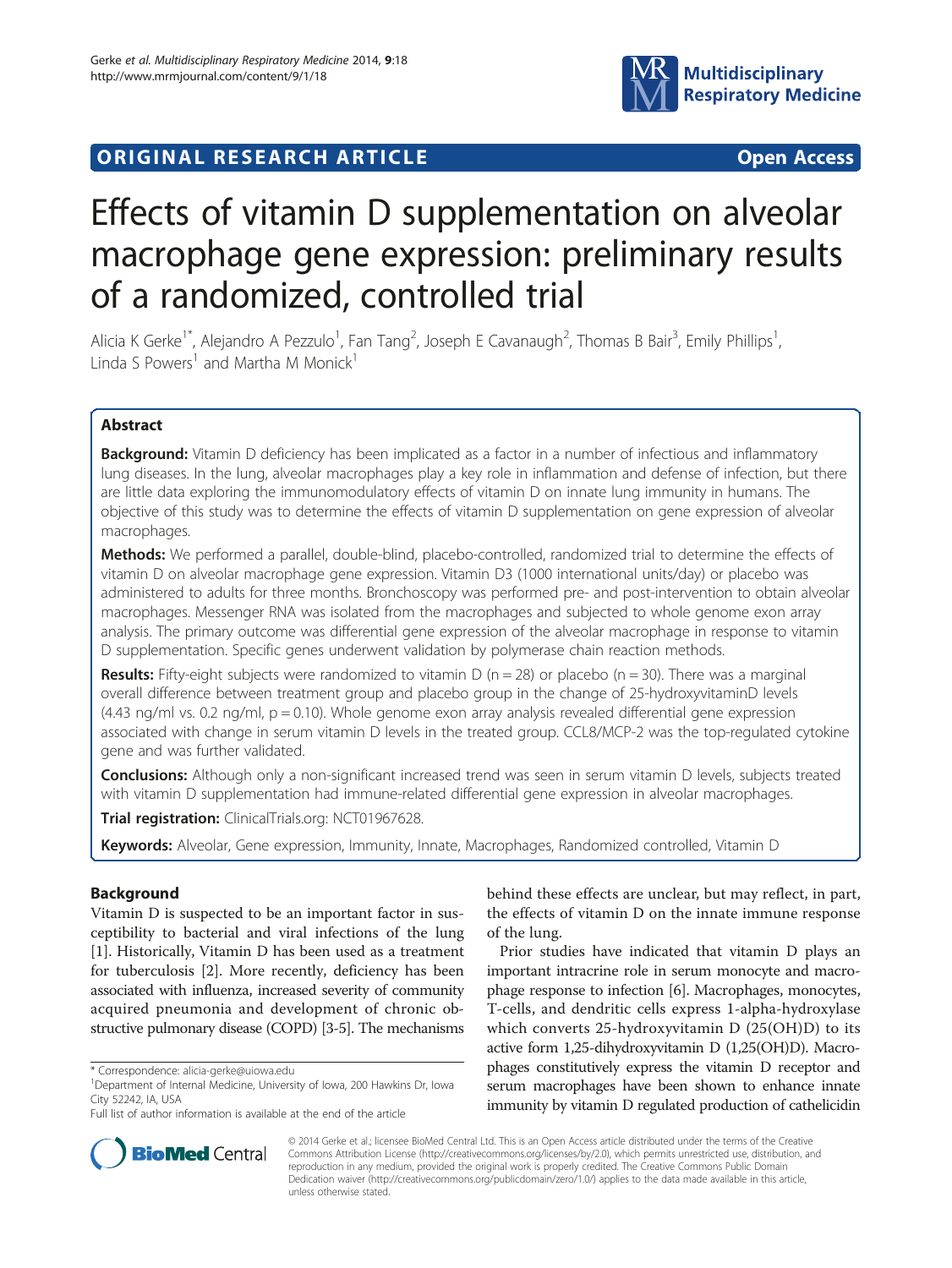in response to mycobacteria [[7\]](#page-6-0). Vitamin D-regulated human cathelicidin production also promotes autophagy of the macrophage, an important process in removing infectious antigens [\[8](#page-6-0)].

Despite these reports of the importance of vitamin D in serum macrophages, there are few data regarding the specific relationship of the alveolar macrophage to vitamin D status or supplementation. In this study, the objective was to determine how vitamin D regulates lung innate immunity. We performed a double-blind, placebo controlled, randomized trial in humans to investigate the effects of vitamin D on alveolar macrophage gene expression. The hypothesis was that vitamin D supplementation will affect the gene expression profile of the alveolar macrophage in human subjects.

## Methods

#### Trial design

This study was performed as a specific analysis of a double-blind, parallel-group, randomized controlled intervention study of the effects vitamin D on alveolar macrophage gene expression in both smoking and nonsmoking subjects. The study was approved by the institutional review board at the University of Iowa (IRB# 200607708) and written consent was obtained from all subjects. The study is registered on ClinicalTrials.org ([NCT01967628\)](http://www.clinicaltrials.gov/NCT01967628). An independent data safety monitoring board met regularly to review safety and occurrence of adverse events. The study was monitored by the sponsoring agency to evaluate study progress, quality of data collection, and adherence to regulatory and study protocols.

## Participants

Subjects were included if they were 18–60 years old and able to understand and sign a consent form. Subjects were recruited from the community via advertisements and word-of-mouth. Subjects were excluded if they had taken a multivitamin or vitamin D supplement within the previous three months, were pregnant or breastfeeding, had a vaccination within one month, had a history of asthma, diabetes, heart disease, allergy to lidocaine, or any other medical problem that would increase risk of bronchoscopy (e.g. renal disease or electrolyte imbalance). Subjects were also excluded if they had a respiratory infection in the six weeks prior to enrollment, history of pneumonia within three years, history of positive tuberculin skin test, or use of antibiotics for any purpose within six weeks of enrollment. Subjects were excluded if they were taking any prescription medication except for hormonal birth control, topical medications for mild skin ailments, selected antidepressants, levothyroxine, as needed acid reflux treatment, as needed over-the-counter antihistamine, or as needed sleep aids.

#### Intervention

After obtaining informed consent, included subjects underwent randomization to 1000 international units (IU) per day of cholecalciferol (Vitamin D3) by oral capsule or a matching placebo capsule for a three-month period of time (total dose of 90,000 IU). Prior to treatment, each subject underwent bronchoscopy with bronchoalveolar lavage to obtain alveolar macrophages. After three months of treatment with vitamin D or placebo, each subject then underwent a second bronchoscopy to obtain alveolar macrophages. Bronchoscopies were performed by a pulmonary physician in standard fashion using a flexible bronchoscope (model P160 or P180; Olympus) at the University of Iowa Hospitals and Clinics (Iowa City, Iowa, USA) between May 2008 and July 2010. Subjects were premedicated with either morphine 10 milligrams (mg) or meperidine 12.5-25 mg intramuscularly and atropine 0.6 mg intramuscularly prior to bronchoscopy. Subjects did have the option of foregoing premedication. Subjects were then administered topical anesthesia with 2%-4% lidocaine to numb the airway. Under standard clinical monitoring, the bronchoscope was introduced trans-nasally or transorally into the right lung. To collect alveolar macrophages, bronchoalveolar lavage was performed by instilling five aliquots of 20 milliliters of sterile normal saline into three segments of the lung and suctioning back into a trap container. Blood was drawn at each subject visit prior to bronchoscopy to assess for levels of 25(OH)D, 1,25(OH)D, parathyroid hormone, calcium, and creatinine. Women of childbearing potential underwent urine pregnancy screen prior to each bronchoscopy.

#### **Outcomes**

The primary outcome was to assess the effects of vitamin D supplementation on differential gene expression as determined by microarray analysis of alveolar macrophage messenger RNA (mRNA). Gene expression was compared between placebo and treatment groups, as well as a paired analysis pre- and post-supplementation within the group treated with vitamin D.

#### Randomization

Subjects were randomized on a 1:1 basis to Vitamin D3 or a matching placebo capsule by a computer generated randomization list provided by the data coordinating center. Each study participant was assigned to a study product allocation number by the data coordinating center after study consent. Study participants, clinical research team, sponsoring agency, and data analysts were blinded to intervention assignment. The vitamin D and placebo were identical in appearance.

#### Statistical analysis: clinical data

All clinical data analysis was conducted using SAS version 9.1.3 (SAS Institute, Inc., Cary, North Carolina). To confirm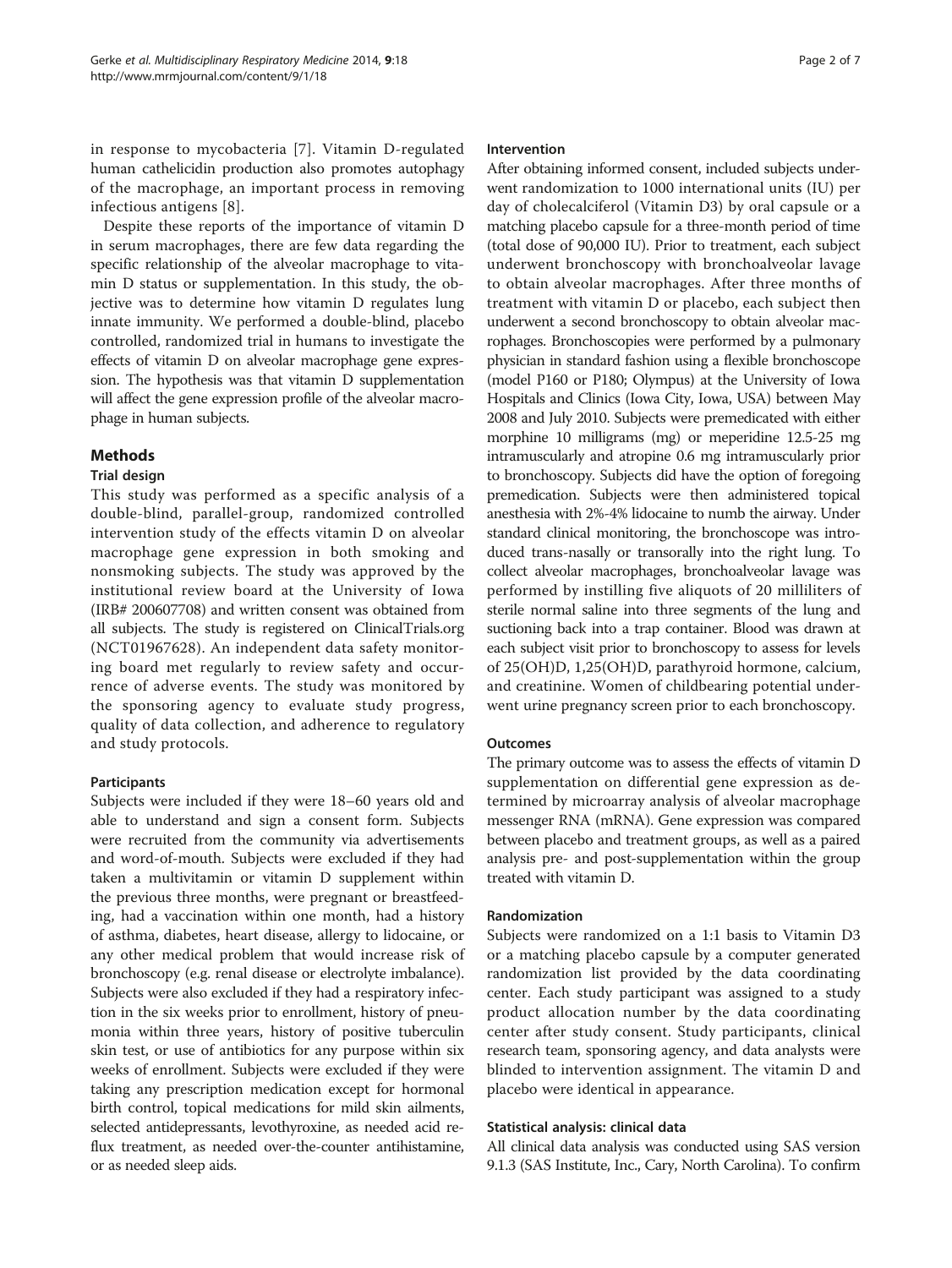whether the randomization scheme worked in our study, the two sample T-test was used to compare whether there were differences in two treatment groups for all the continuous demographic variables. The T-test was also used to investigate between-group differences in clinical outcomes. The Fisher's Exact test was used for gender to test whether the assignment was balanced.

#### Preparation of RNA and microarray analysis

RNA preparation, quality analysis, and microarray analysis were done as previously described [\[9\]](#page-6-0). Measurements of genome-wide macrophage mRNA expression were conducted using the GeneChip Human Exon 1.0 ST Arrays (Affymetrix). Microarray data were analyzed with Partek Genomics Suite, version 6.5, software (Partek, St. Louis, MO, USA). The data were assessed for quality and subjected to robust multi-array averaging normalization. The method of statistical analysis was the paired T-test (before vitamin D supplementation versus after vitamin D supplementation in the treated group). A p of 10−<sup>5</sup> was considered significant in this analysis. Gene pathway analysis was conducted using the GoMiner suite (Genomics and Bioinformatics Group, Bethesda, MD, USA) of algorithms. The expression data has been deposited in NCBI Geo repository.

#### Gene validation and analysis

Three candidate genes, chosen for biological plausibility and statistical significance, were validated by polymerase chain reaction (PCR). The genes, CCL8, P2RY10, and SOX13 were analyzed in samples from subjects whose serum 25(OH)D levels rose greater than 5 ng/ml. Total RNA (300 ng) was reverse-transcribed to cDNA using iScript cDNA Synthesis kit (Bio-Rad). SYBR Green-based quantitative PCR reactions (BioRad) were performed as previously described [[9\]](#page-6-0). Specificity of the amplification was confirmed using melting curve analysis. Expression levels were defined as a ratio between the threshold cycle (Ct) values of CCL8, P2RY10, SOX13 and the endogenous control, HPRT.

## Results

## Overall distribution of subjects

105 human subjects were enrolled (Figure [1\)](#page-3-0) between May 2008 and July 2010. The trial was completed after a predetermined endpoint of time was achieved. After signing informed consent, seven of the enrolled subjects were found to have exclusion criteria and were not randomized. Ninety-eight subjects were randomized to intervention. Thirteen subjects were terminated early. For the purposes of this analysis, we excluded 27 subjects who smoked from the analysis, as smoking has known profound effects on macrophage gene expression. For the final analysis, 58 subjects were included.

#### Clinical outcomes

Demographics and labs, stratified by treatment group (Vitamin D versus Placebo), of the 58 subjects who were analyzed are described in Table [1.](#page-3-0) There were no differences in age or lab values between treated and placebo groups, indicating that randomization was effective. There were marginal overall differences between treatment and placebo groups in the change of 25(OH)D level (p-value = 0.10) and parathyroid hormone level  $(p = 0.05)$ , but no significant changes in 1,25(OH)D levels or calcium levels (Table [2](#page-3-0)). Figure [2](#page-4-0) shows the distribution of the change of 25(OH)D levels by treatment group.

## Gene expression

Paired analysis was performed on the group treated with vitamin D (pre- and post-supplementation) (Table [3](#page-4-0)). There were seven genes with P less than  $10^5$ : Putative P2Y purinoceptor 10 (NM\_014499), monocyte chemoattractant protein 2 (CCL8/MCP-2)(NM\_005623), Homer protein homolog 2 (NM\_199330), asparaginyl-tRNAsynthetase 2 (NM\_024678), Ras association (RalGDS/AF-6) domain family member (NM\_014737), SRY (Sex Determining Region Y)-Box 13 (NM\_005686), Melanocortin 3 receptor (NM\_019888). Only the monocyte chemoattractant protein 2 (CCL8/MCP-2) had a fold-change of greater than 1.5. Pathway analysis showed differentially regulated immune pathways, but all had a false discovery rate of greater than 0.25 (Table [4](#page-4-0)). There were no significant differences in alveolar macrophage gene expression between treated and placebo groups.

## Gene validation

To validate the array data we chose three genes based on plausibility and significance (two upward trending, and one downward trending) in the paired analysis of the treated group. We found that with all three genes, the individual assays  $(n = 11)$  replicated the change trends found in the array data (Figure [3\)](#page-5-0).

## Safety and adverse events

There were fourteen total adverse events reported among eight of the subjects: nine events in placebo group and five events in the vitamin D treated group. There were no serious adverse events or procedure-related adverse events among the 58 subjects. Indigestion after taking the study drug was the only study-related adverse event in a patient taking vitamin D. Adverse events determined to be unrelated to the study included epididymitis, urinary tract infection, increased worry, irritability and/or depression, complication of an unrelated medical procedure during the study period, abnormal vaginal bleeding, uterine cramping, and head injury.

## Compliance

In the treatment group, thirteen subjects (46%) completed full therapy, and eleven (39%) of subjects had residual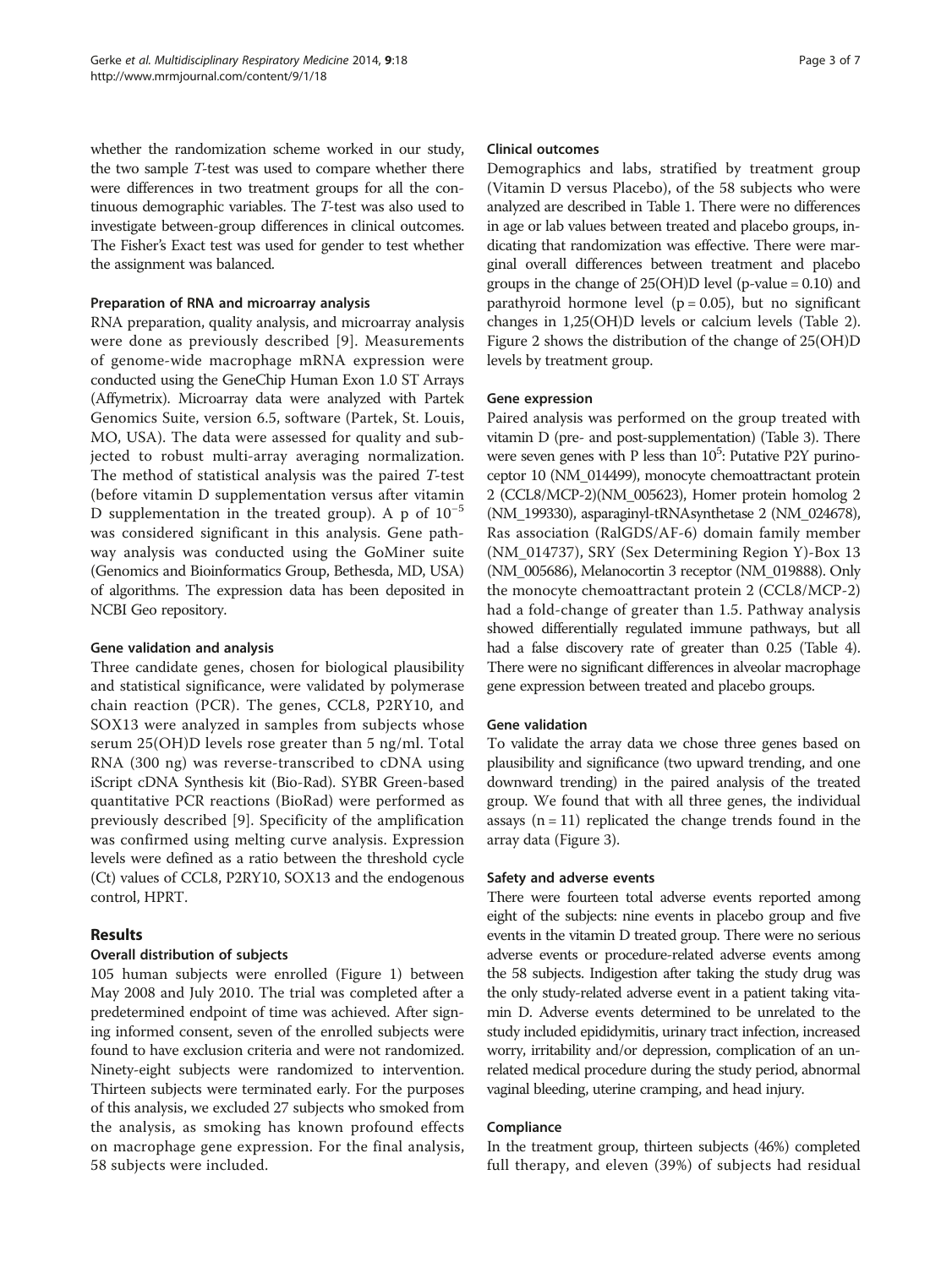<span id="page-3-0"></span>

doses. Among those that did not take full dose, the average number of missed capsules was 6.5 capsules (range 1–15), equating to an average total missed dose of 6500 IU. Four treated subjects did not bring back their pill bottles for compliance analysis. In the placebo group, thirteen subjects

Table 1 Comparison of patient's characteristics by treatment group: vitamin D treatment versus placebo

| Variable                                      | Placebo<br>group | <b>Treatment</b><br>group | Ρ    |
|-----------------------------------------------|------------------|---------------------------|------|
| Age (years)                                   | 26.3             | 25.6                      | 0.72 |
| Baseline 25(OH)D <sup>*</sup> level (ng/ml)   | 32.9             | 30.9                      | 0.56 |
| Baseline 1,25(OH)D <sup>†</sup> level (pg/ml) | 49.3             | 51.2                      | 0.67 |
| Baseline parathyroid hormone (pg/ml)          | 34.9             | 36.8                      | 0.57 |
| Baseline calcium level (mg/dl)                | 9.2              | 9.1                       | 0.47 |
| Male gender (%)                               | 36.7%            | 63.3%                     | 0.20 |

\*25-hydroxyvitamin D.

† 1,25-hydroxyvitamin D.

completed full therapy (43%) and sixteen subjects (53%) had missed doses. The average number of missed capsules was 8.8 (range 1–30). One placebo subject did not bring back the pill bottle for analysis.

#### **Discussion**

In this study, we used microarray technology to determine gene expression differences in human subjects treated with vitamin D supplementation. Although the results were not

|  |  |  |  |  |  | Table 2 Treatment effect of vitamin D supplementation |
|--|--|--|--|--|--|-------------------------------------------------------|
|--|--|--|--|--|--|-------------------------------------------------------|

| Variable                                       | Placebo<br>group | Treatment<br>group | P    |
|------------------------------------------------|------------------|--------------------|------|
| Change in 25(OH)D <sup>*</sup> level (ng/ml)   | 0.20             | 4.43               | 0.10 |
| Change in 1,25(OH)D <sup>+</sup> level (pq/ml) | 1.13             | $-371$             | 0.30 |
| Change in parathyroid hormone (pg/ml)          | 783              | 1 2 1              | 0.05 |
| Change in calcium level (mg/dl)                | $-0.10$          | 0.01               | O 24 |

\*25-hydroxyvitamin D.

† 1,25-hydroxyvitamin D.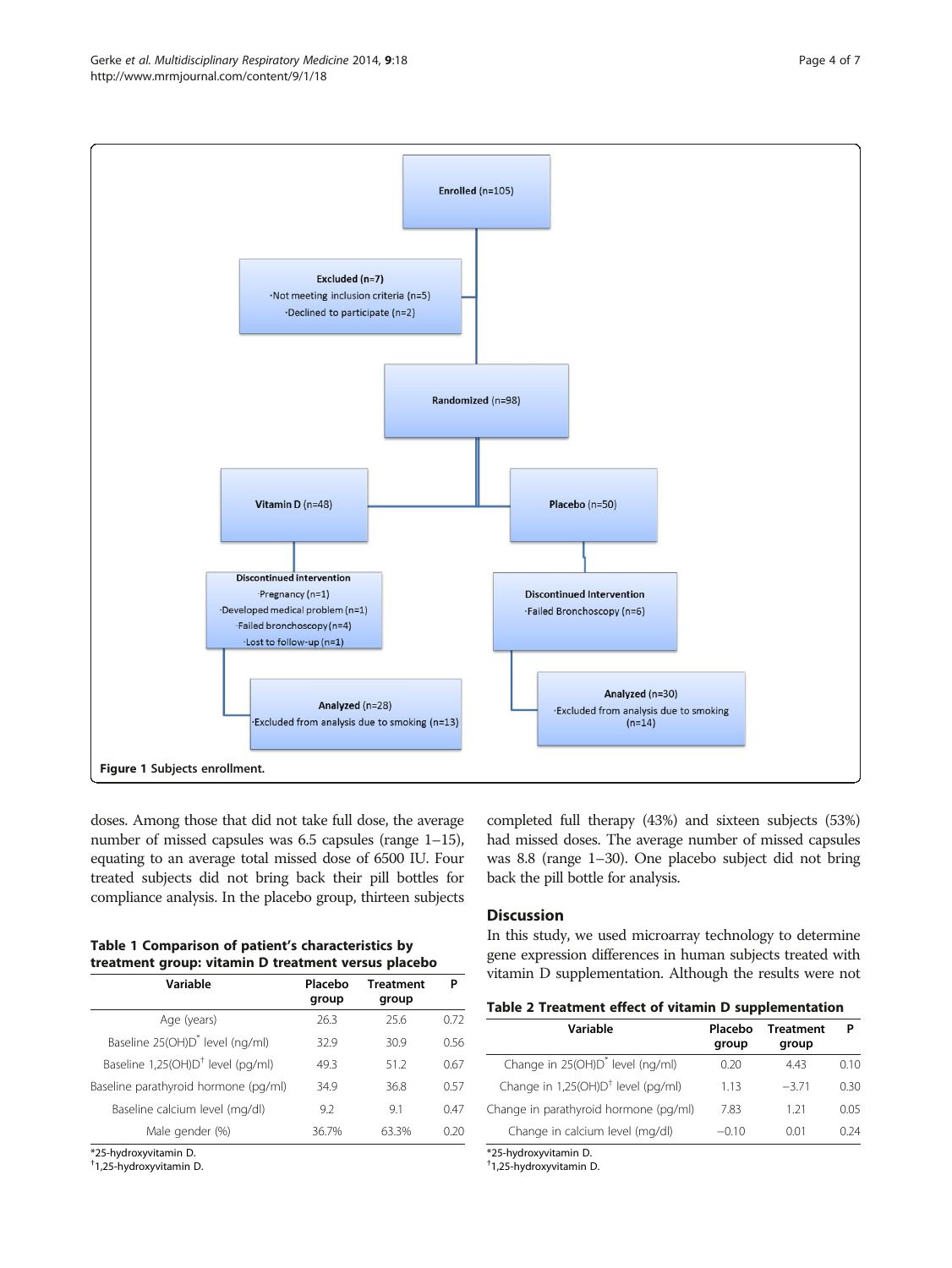statistically strong, trends show that there are small differences in resting alveolar macrophage gene expression modulated by vitamin D supplementation. To our knowledge, this is the first study that shows the effects of vitamin D supplementation on alveolar macrophage gene expression in a clinical trial in humans.

The importance of vitamin D in bone health is wellestablished and has been the standard by which adequate serum levels and supplementation have been based. The effects on the non-classical roles of vitamin D in autoimmune disease, cancer, and immunity have sparked intense controversy over the past decade. It is unknown whether higher recommended daily doses are needed, or what the 'normal' 25(OH)D level should be. In immunity, the question of whether vitamin D effects are primarily anti-inflammatory or antimicrobial is unclear, and data regarding its effects supporting both innate and adaptive immunity exist [\[10,11\]](#page-6-0). For innate immunity, vitamin D has been shown to enhance the immune response to infection by increasing cathelicidin and phagocytosis in serum macrophages, important mechanisms in fighting infection [[7](#page-6-0)]. Since alveolar macrophages and airway epithelial cells are able to convert vitamin D to its active form, it is plausible that this type of antimicrobial action is also present in the lung [[12\]](#page-6-0). However, to date, randomized controlled trials on whether vitamin D supplementation decreases the incidence of respiratory infections have been conflicting in various populations [\[13-15](#page-6-0)].

Our strongest upregulated inflammatory gene is monocyte chemoattractant protein 2 (CCL8/MCP-2). CCL8 is a chemokine involved in attracting human leukocytes,

| Table 3 The thirty most differentially regulated genes |
|--------------------------------------------------------|
| in subiects treated with vitamin D supplementation     |
| (pre- versus post-supplementation)                     |

| RefSeq       | Gene symbol        | P        | Fold change |
|--------------|--------------------|----------|-------------|
| NM_014499    | P2RY10             | 1.45E-05 | 1.30        |
| NM_005623    | CCL8               | 1.99E-05 | 1.51        |
| NM_199330    | HOMER <sub>2</sub> | 2.11E-05 | 1.25        |
| NM_024678    | NARS <sub>2</sub>  | 2.16E-05 | 1.23        |
| NM_014737    | RASSF2             | 2.86E-05 | 1.15        |
| NM_005686    | SOX13              | 8.37E-05 | $-1.12$     |
| NM_019888    | MC3R               | 9.95E-05 | 1.41        |
| NM_173079    | RUNDC1             | 0.00017  | 1.97        |
| NM_000693    | ALDH1A3            | 0.00019  | 1.22        |
| NM 024839    | RPP <sub>21</sub>  | 0.00022  | $-1.35$     |
| NM_198562    | C3orf62            | 0.00022  | $-1.21$     |
| NM_005164    | ABCD <sub>2</sub>  | 0.00027  | 1.16        |
| NM_017649    | CNNM <sub>2</sub>  | 0.00028  | 1.19        |
| NM_014240    | LIMD1              | 0.00028  | $-1.18$     |
| NM 004123    | GIP                | 0.00030  | 1.27        |
| NM_001040653 | ZXDC               | 0.00031  | $-1.20$     |
| NM_001100389 | TMEM192            | 0.00033  | $-1.14$     |
| NM_207111    | <b>RNF216</b>      | 0.00033  | $-1.18$     |
| NM_014033    | METTL7A            | 0.00035  | 1.18        |
| NM_014751    | MTSS1              | 0.00036  | 1.14        |
| NM 002145    | HOXB <sub>2</sub>  | 0.00037  | 1.20        |
| NM_144669    | GLT1D1             | 0.00037  | 1.20        |
| AF258559     | LYRM4              | 0.00040  | $-1.79$     |
| NM_002258    | KLRB1              | 0.00046  | 1.28        |
| NM_145178    | ATOH7              | 0.00048  | 1.22        |
| NM_006545    | NPRL <sub>2</sub>  | 0.00048  | $-1.11$     |
| NM_015550    | OSBPL3             | 0.00048  | $-1.14$     |
| NM_003239    | TGFB3              | 0.00051  | 1.18        |
| NM_001719    | BMP7               | 0.00054  | 1.17        |
| AY204749     | <b>NCRNA00114</b>  | 0.00055  | 1.27        |

|  |  |  | Table 4 Top differentially regulated gene pathways in |  |
|--|--|--|-------------------------------------------------------|--|
|  |  |  | treated subjects pre- versus post-supplementation*    |  |

| <b>Differentially regulated</b><br>gene pathways |    | Size Enrichment Normalized<br>score | enrichment<br>score |
|--------------------------------------------------|----|-------------------------------------|---------------------|
| Insulin growth factor-1/mTOR pathway             | 20 | 0.59                                | 1.41                |
| Calcineurin pathway                              | 18 | 0.57                                | 1.35                |
| Rac1 pathway                                     | 22 | 0.55                                | 1.32                |
| Interleukin-10 anti-inflammatory pathway         | 17 | 0.56                                | 1.30                |
| B-cell receptor pathway                          | 33 | 0.51                                | 1.28                |
| Cytokine pathway                                 | 21 | 0.53                                | 1.27                |
| Caspase pathway                                  | 23 | 052                                 | 1 27                |

\*All pathways have false discovery rate of greater than 0.25.

<span id="page-4-0"></span>-30 Placebo Vitamin D Change in 25(OH)D (ng/ml)<br>ناص<br>صا 0 10 20 30 -20 Treatment Group Figure 2 Treatment effect for 25-hydroxyvitamin D (25(OH)D) levels by treatment group (vitamin D versus placebo) ( $p = 0.10$ ).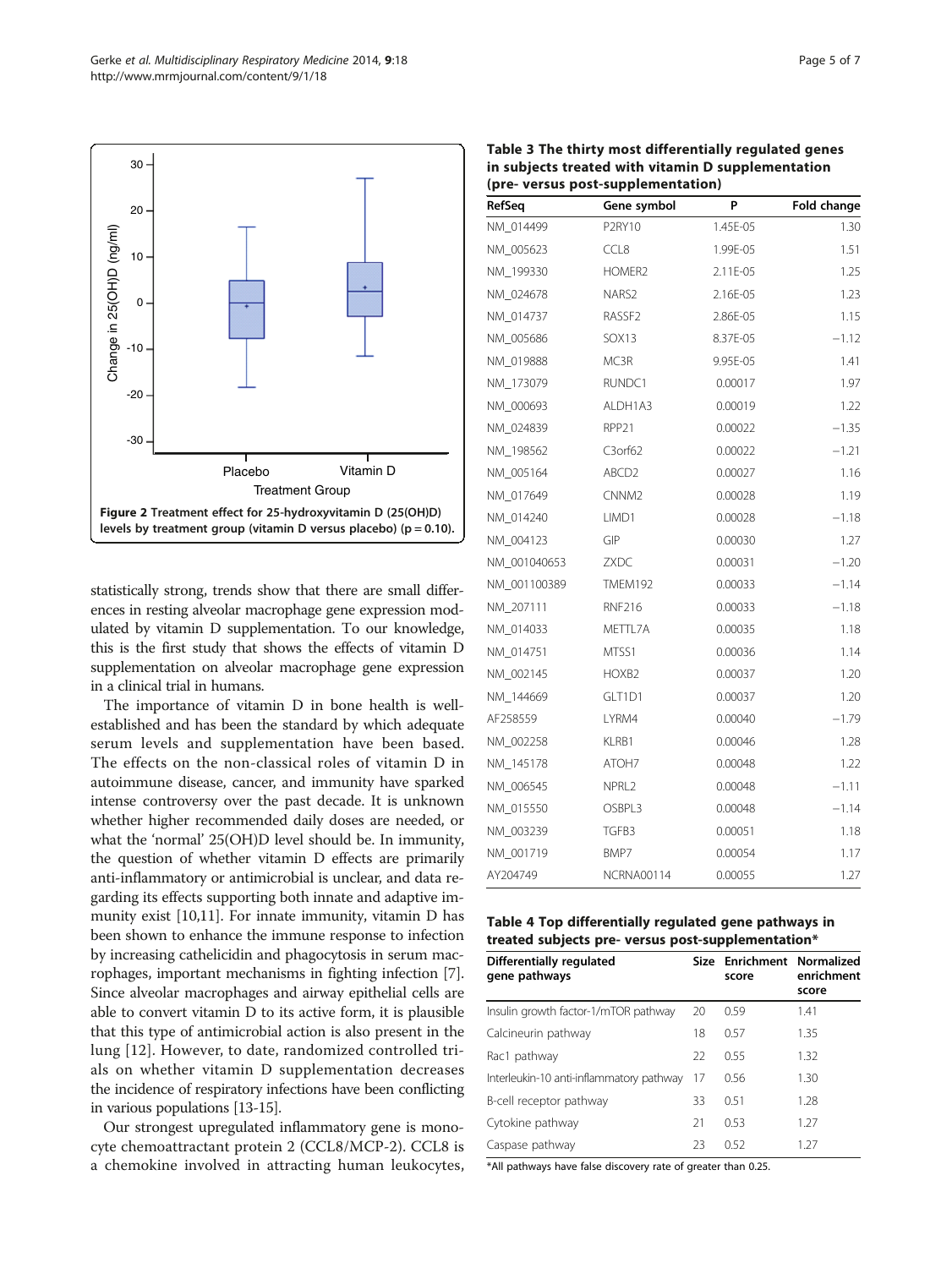<span id="page-5-0"></span>

lymphocytes, monocytes, natural killer cells, eosinophils, and basophils via a number of receptors. It is also thought to be a potent inhibitor of HIV through through its action on the CCL5 (chemokine ligand 5) [\[16\]](#page-6-0). CCL8 has been found to be elevated in tuberculosis infection and proposed as a potential biomarker of tuberculous pleural effusions [[17](#page-6-0)-[19\]](#page-6-0). Prior studies have indicated effects of vitamin D on suppression of MCP-1 and inflammation, but there have been no prior reported studies that we are aware showing a relationship between vitamin D and CCL8/MCP-2 [[20,21](#page-6-0)]. Given the importance of CCL8 in anti-viral and antituberculous activity, this cytokine warrants further study in relation to vitamin D and the lung.

There are a number of factors that may have affected our results towards a less robust gene expression analysis. First of all, despite good compliance with treatment, the amount of vitamin D supplementation was not enough to uniformly raise serum 25(OH)D levels in all of our subjects, and thereby, likely diluted the true effects of vitamin D. This may be similar to prior study showing no difference in outcomes in subjects with tuberculosis treated with vitamin D; however, the treated patients did not show an increase in their vitamin D levels [\[22\]](#page-6-0). In our validation process, we tested the gene expression of the candidate genes in the patients who increased their 25(OH)D levels and were able to show a more pronounced effect. Paired analysis of the treated group showed more significant differences in gene expression, as it likely reduced the baseline subject variability. Another limitation is that the alveolar macrophages were harvested in steady state without stimulation by antigens or microbes that may be needed to promote vitamin D-regulated transcription. Next, our subject population was relatively young, limiting generalizability to older or elderly populations. Lastly, our sample size may have not been large enough, with high variability within groups, to provide power to this type of complex whole genome analysis. Future research is warranted with clinical trials with further refinement of patient groups, increased sample size, and protocol methods to ensure enough

vitamin D to raise serum vitamin D levels. Given the number of vitamin D insufficient or deficient people in the population, research on vitamin D's effects on immunity could have important public health implications.

#### Conclusions

In conclusion, we found small, but potentially important, differences in gene expression of the resting alveolar macrophage in human subjects supplemented with vitamin D. The results of this study, both of the microarray analysis and the lessons learned in the trial methods, will help design future studies to evaluate the effects of vitamin D on lung innate immunity. Future studies need to focus on the correlation of effects with serum 25(OH)D levels, the response of activated alveolar macrophages to vitamin D, and effects related to gender, age, and race.

#### Availability of supporting data

The data sets supporting the results of this article are available in the National Center for Biotechnology Information (NCBI) gene expression omnibus (GEO) repository: accession number GSE56583, [http://www.ncbi.nlm.](http://www.ncbi.nlm.nih.gov/geo/query/acc.cgi?acc=GSE56583) [nih.gov/geo/query/acc.cgi?acc=GSE56583](http://www.ncbi.nlm.nih.gov/geo/query/acc.cgi?acc=GSE56583).

#### Abbreviations

25(OH)D: 25-hydroxyvitamin D; 1,25(OH)D: 1,25- hydroxyvitamin D; CCL5: Chemokine ligand 5; CCL8: Chemokine ligand 8; IU: International units; MCP: Monocyte chemoattractant protein; Mg: Milligrams; mRNA: Messenger RNA; PCR: Polymerase chain reaction.

#### Competing interests

The authors declare that they have no competing interests.

#### Authors' contributions

AKG, the guarantor of the manuscript, contributed to the design of the study, was responsible for data collection and analyses, and contributed to the writing and revising all drafts of the manuscript. AAP was responsible for data analyses, and contributed to the writing and revising of the manuscript. FT was responsible for data analyses, and contributed to writing and revising of the manuscript. TBB was responsible for data analyses, and contributed to revising the manuscript. JEC contributed to data analyses, and to the writing and revising of the manuscript. EP was responsible for study implementation, data collection, analysis and revising of the manuscript. LSP contributed to data collection, analyses, and to the writing and revising of the manuscript. MMM contributed to the original design of the study, data collection and analyses,